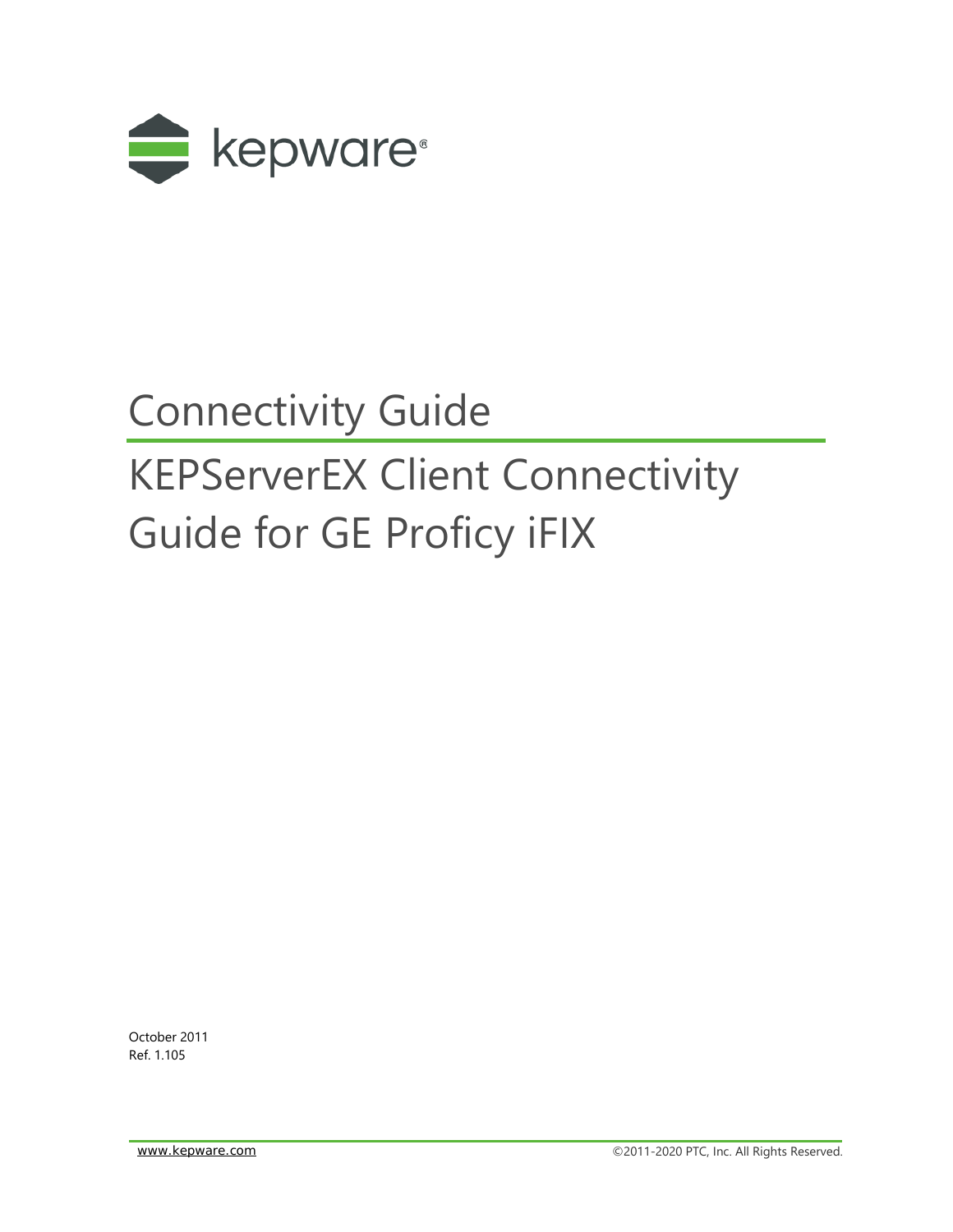## **Table of Contents**

| 2 <sub>1</sub> |  |
|----------------|--|
|                |  |
|                |  |
| 5.             |  |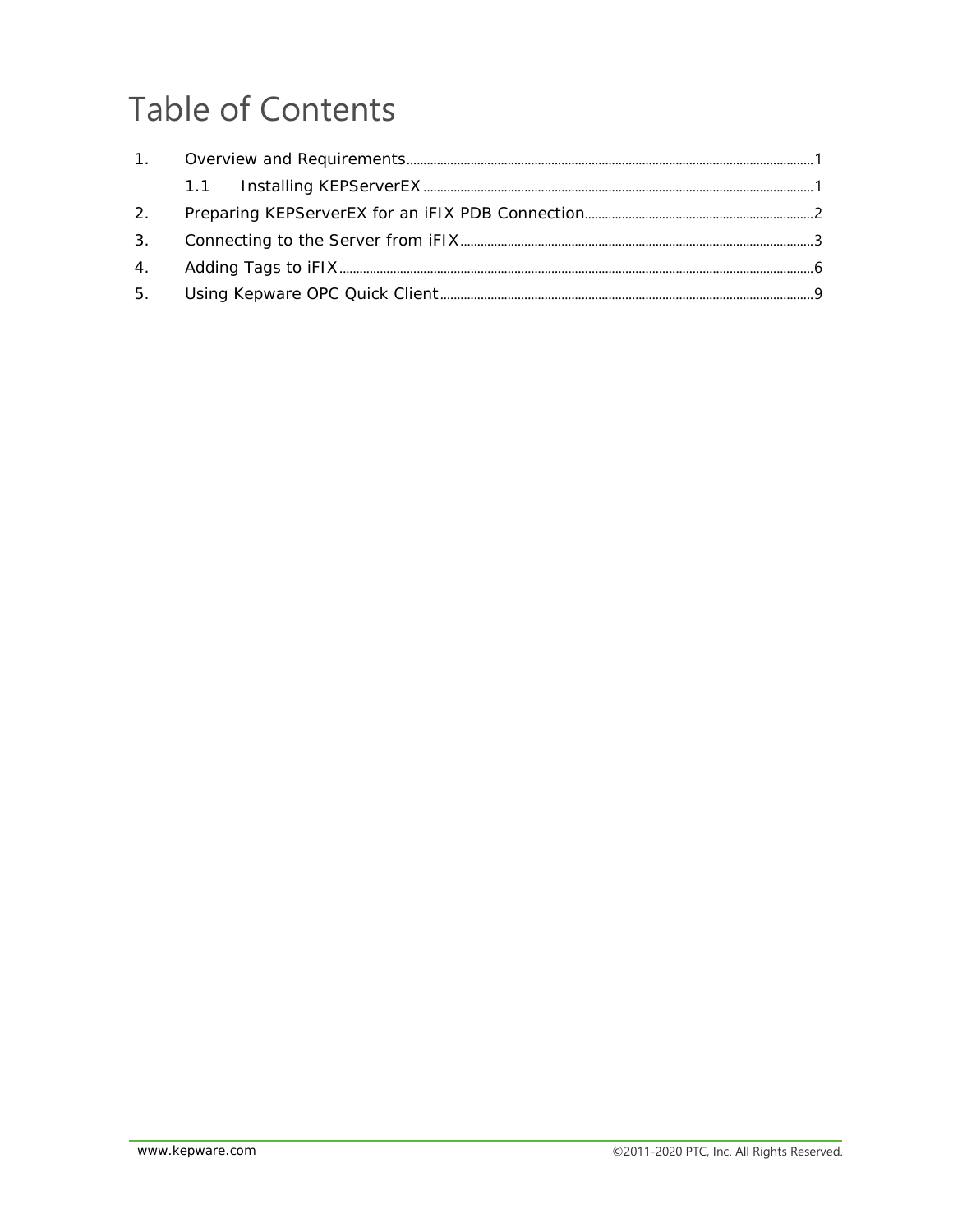## <span id="page-2-0"></span>**1. Overview and Requirements**

This guide will demonstrate how to establish a connection between the KEPServerEX® and GE Proficy iFIX®.

**Note:** For this tutorial, Proficy iFIX version 5.0 is used.

#### <span id="page-2-1"></span>1.1 Installing KEPServerEX

Users must install Proficy iFIX before installing KEPServerEX, because files are installed to it in addition to the server.

- 1. Double-click on the KEPServerEX icon and select **Run** or **Open** to start the install. If an active content warning is displayed, click "Yes" to continue.
- 2. In the installation welcome screen, click **Next**.
- 3. In **End-User License Agreement**, click **I accept the terms in the License Agreement**. Click **Next**.
- 4. Continue through the installation, changing the settings as desired.
- 5. In **Select Features**, expand the driver tree in order to view and select the drivers desired for install. Then, expand **Native Client Interfaces**.

| <b>IN KEPServerEX 5 Setup</b>                                                                                                                                                                             |                                                                                                                                                        |
|-----------------------------------------------------------------------------------------------------------------------------------------------------------------------------------------------------------|--------------------------------------------------------------------------------------------------------------------------------------------------------|
| <b>Select Features</b><br>Select which features are to be installed.                                                                                                                                      |                                                                                                                                                        |
| Full Installation<br><b>Communications Server</b><br>⊞—⊟ X → I Communication Drivers<br>Native Client Interfaces<br>⊐— x - i<br>$\mathsf{X}$ -   Dynamic Data E <br>$\times$ - GE iFIX Native Interface   | Feature Description<br>KEPServerEX 5 supports GE's iFIX<br>Native Interface which simplifies the<br>task of connecting with GE 's iFIX<br>application. |
| └──॑ ✕ +l Wonderware Sul<br>i∃……i <b>x → I</b> Plug-Ins<br>Hardware Key<br>OPC Quick Client<br>Examples and Documentation<br>×<br>मे— <mark>X -</mark> Example Source Code<br>∣ Specifications (For use i | This feature requires OKB on your<br>hard drive.                                                                                                       |
| ↵<br>ШI                                                                                                                                                                                                   |                                                                                                                                                        |
| Reset                                                                                                                                                                                                     | Cancel<br>Back<br>Next                                                                                                                                 |

- 6. Open the **GE iFIX Native Interface** drop-down menu and select **Will be installed on local hard drive**. Click **Next**.
- 7. Click **Install** to start the installation.
- **Note:** Users that installed iFIX after KEPServerEX will have to re-run the server installation and select **Modify** in order to select the GE iFIX Native Interface.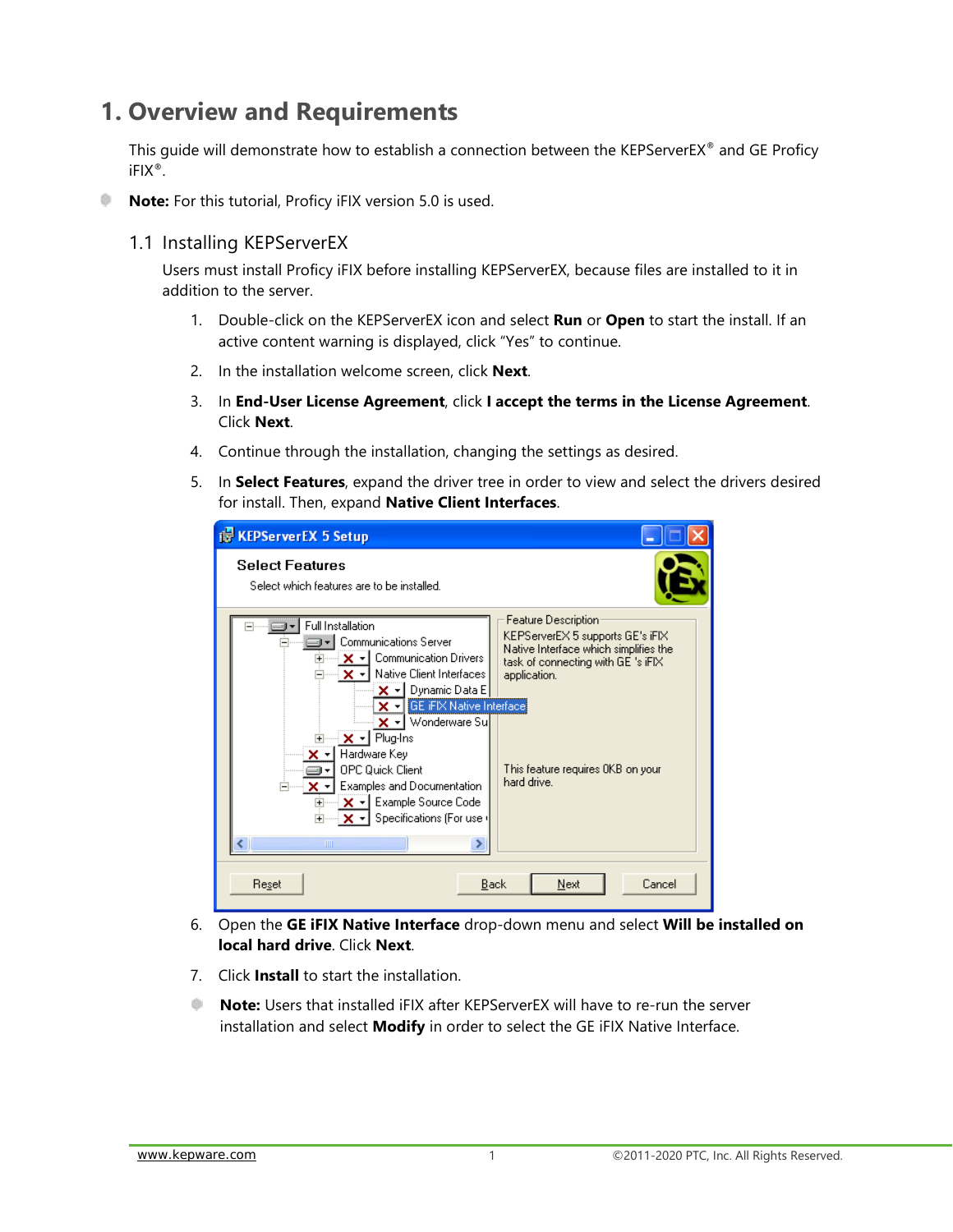## <span id="page-3-0"></span>**2. Preparing KEPServerEX for an iFIX PDB Connection**

Users must complete the following before continuing with the tutorial:

- Configure the KEPServerEX application. Users may either select the appropriate driver and settings or run the **Simulation Driver Demo** that is included with KEPServerEX. The **Simulation Driver Demo** project will be used for all examples in the tutorial.
- Start KEPServerEX and load the **Simulation Driver Demo** project. Once the server project has been loaded, open the **Runtime** menu on the main menu bar and verify that the server project has been connected.

In order for IDS components to be installed, iFIX software must be installed before KEPServerEX.

1. Open the KEPServerEX project. Then, click **File** | **Project Properties.**

| <b>Project Properties</b>       |                        |                   |                         |
|---------------------------------|------------------------|-------------------|-------------------------|
| DDE                             |                        | OPC UA            | OPC AE                  |
| Identification                  | <b>OPC DA Settings</b> | OPC DA Compliance | <b>FIX PDB Settings</b> |
| Title:                          | Simulation Driver Demo |                   |                         |
| Comments:                       |                        |                   |                         |
|                                 |                        |                   | ×                       |
|                                 |                        |                   |                         |
|                                 |                        |                   |                         |
| ×Г                              |                        |                   |                         |
| Tags defined in the project 182 |                        |                   |                         |
|                                 |                        |                   |                         |
|                                 |                        |                   |                         |

2. Select the **iFIX PDB Settings** tab and then check **Enable connectivity to iFIX PDB.**

| <b>Project Properties</b>    |                                                                                   |                               |              | $\vert x \vert$   |  |  |  |  |  |
|------------------------------|-----------------------------------------------------------------------------------|-------------------------------|--------------|-------------------|--|--|--|--|--|
| <b>DDE</b>                   |                                                                                   | OPC UA                        | OPC AE       | iFIX PDB Settings |  |  |  |  |  |
| Identification<br>General    | <b>OPC DA Settings</b>                                                            | OPC DA Compliance             |              |                   |  |  |  |  |  |
|                              | Enable connectivity to iFIX PDB.                                                  |                               |              |                   |  |  |  |  |  |
| Mait [5 - 슬                  | seconds before timing out on requests between PDB and driver.                     |                               |              |                   |  |  |  |  |  |
| $\nabla$ Enable latched data |                                                                                   |                               |              |                   |  |  |  |  |  |
|                              | iFIX PDB Read Inactivity                                                          |                               |              |                   |  |  |  |  |  |
|                              | □ Deactivate driver tags that have not been read by iFIX PDB for a time period of |                               |              |                   |  |  |  |  |  |
| at least                     | 0:00:00:15                                                                        | (days:hours:minutes:seconds). |              |                   |  |  |  |  |  |
| Restore Defaults             |                                                                                   |                               |              |                   |  |  |  |  |  |
|                              |                                                                                   |                               |              |                   |  |  |  |  |  |
|                              | 0K                                                                                | Cancel                        | <b>Apply</b> | Help              |  |  |  |  |  |

- 3. Leave the remaining fields at their default settings and click **OK**.
- ۰ **Note:** For more information on the tab's parameters, click **Help**.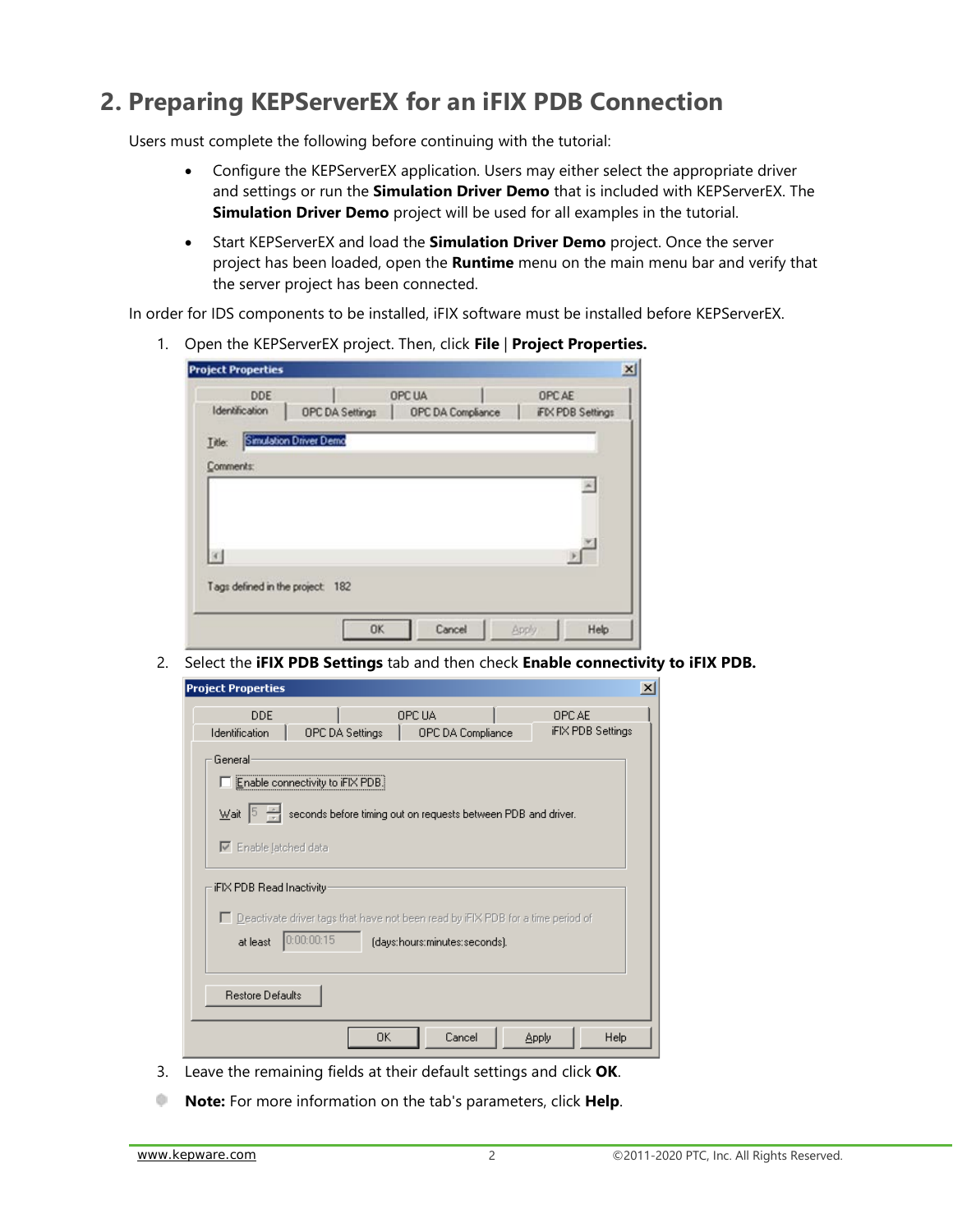### <span id="page-4-0"></span>**3. Connecting to the Server from iFIX**

- 1. Open the **Proficy iFIX Startup** menu and click **Run the System Configuration Utility.**
- 2. Click the **SCADA Configuration** icon located in the bottom of the **SCU - FIX** window.

| Proficy iFIX Startup                                      | $\vert x \vert$                                                                                                     |
|-----------------------------------------------------------|---------------------------------------------------------------------------------------------------------------------|
| Proficy iFIX:<br>Node Name:<br>SCU File:                  | Start Proficy iEIX with these settings:<br>$ F $ $\times$<br>C:\Program Files\GE Fanuc\Proficy iFIX\LOCAL\FIX.S   - |
| Description:                                              | Configuration File for Node FIX                                                                                     |
| Sample System<br>Start the Sample System<br>capabilities. | Proficy iFIX will run using a special set of files designed to demonstrate it's                                     |
| SCU                                                       | Run the System Configuration Utility<br>Allows you to configure the iFIX system.                                    |
| Desktop Shortcut:                                         | Create a desktop shortcut<br>Create a shortcut on your desktop using the settings listed above.                     |
|                                                           | Exit<br>$\Box$ Don't show this dialog box again; always start Proficy iFIX.                                         |
| <b>SCU - FIX</b><br>Configure<br>Help<br>File             | $\Box$                                                                                                              |
|                                                           | Confiquration File for Node FIX                                                                                     |
|                                                           | NODE: FIX<br>Version: 5.0 (Build 6667)                                                                              |
|                                                           | 음음을<br><u>4</u> 2 호                                                                                                 |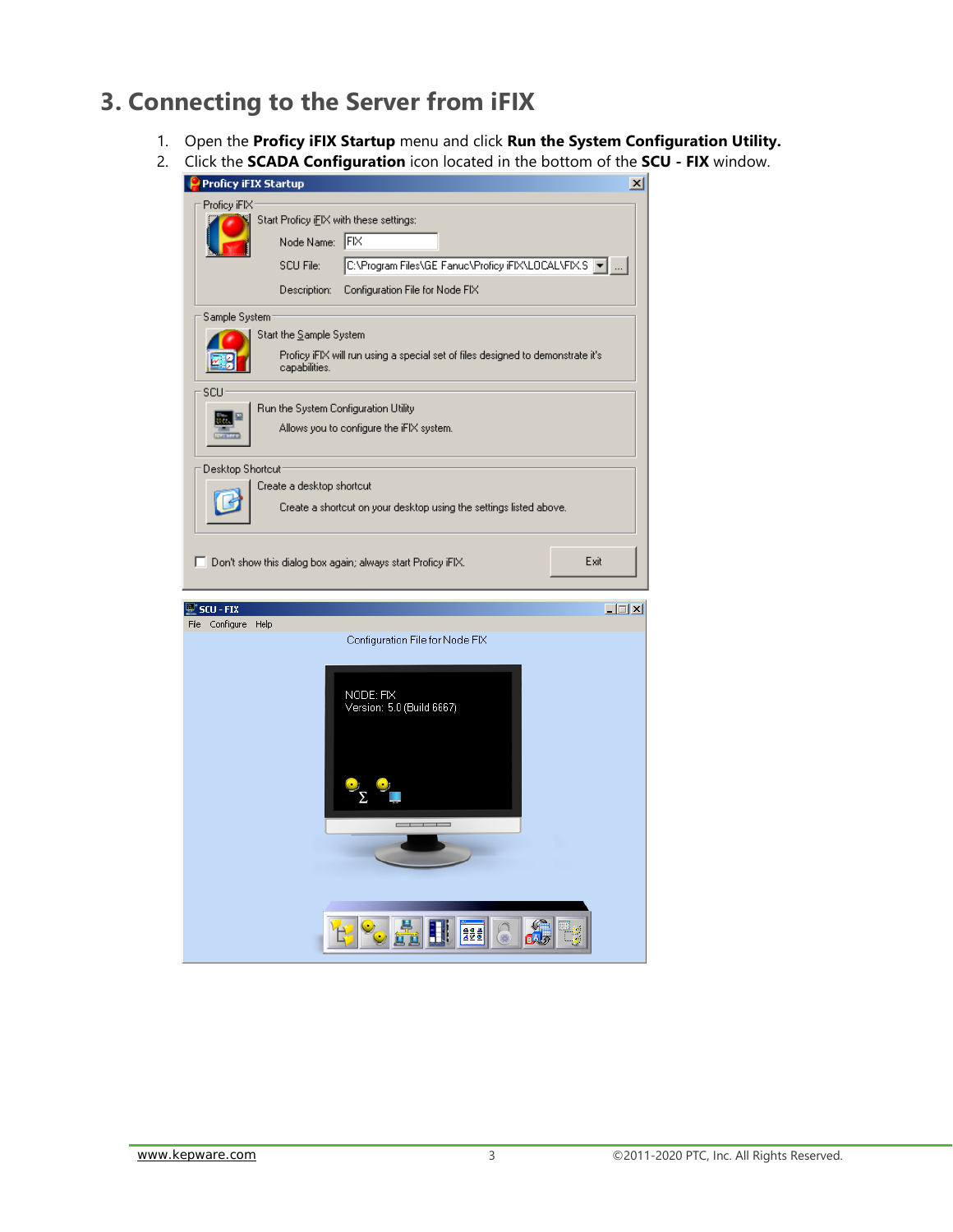3. Under **Scada Support**, select **Enable** to activate the **Database Definition** and the **I/O Driver Definition** dialog sections.

| <b>SCADA Configuration</b>                            | $\left  \cdot \right $ |
|-------------------------------------------------------|------------------------|
| Database Definition:<br>SCADA Support                 |                        |
| Database Name: DATABASE<br>C Enable C Disable         | $\bar{\mathcal{L}}$    |
| 1/0 Driver Definition                                 |                        |
| [/O Driver Name:                                      |                        |
| Configured I/O Drivers                                |                        |
|                                                       | Add                    |
|                                                       | Configure              |
|                                                       | Setup                  |
|                                                       | Delete                 |
| Failover                                              |                        |
| Node: FIX is:<br>$\Gamma$ Enable<br>$\bullet$ Primary |                        |
| C Secondary<br>Data Sync Transport                    |                        |
| Secondary SCADA Name:                                 |                        |
| ōκ<br>Cancel                                          | Help                   |

4. Under **Database Definition**, accept the default database name "DATABASE." Click the **I/O Driver Name** browse button. In the list of available drivers, select **IDS – Industrial Data Server** and then click **OK.**

**Note:** Newer versions of the IDS driver will also work with KEPServerEX.

| $ ?  \times$<br><b>SCADA Configuration</b>                                                                                                      |  |
|-------------------------------------------------------------------------------------------------------------------------------------------------|--|
| SCADA Support<br>Database Definition                                                                                                            |  |
| DATABASE<br>⊙ Enable © Disable<br>Database <u>N</u> ame:                                                                                        |  |
| 2x<br>Drivers available<br>I/O                                                                                                                  |  |
| DDE - 32-bit DDE Driver Rev 6.0<br>170<br>IDS - Industrial Data Server 5.2<br>Conf<br>OPC - OPC Client v7.41a<br>Add<br>SIM - Simulation Driver |  |
| nfigure<br>etup<br>Cancel<br>0K<br>Delete                                                                                                       |  |
| Failover<br>Node: FIX is:                                                                                                                       |  |
| ⊙ Primary<br>$\Box$ Enable                                                                                                                      |  |
| C Secondary<br>Data Sync Transport                                                                                                              |  |
| Secondary SCADA Name:                                                                                                                           |  |
| Cancel<br>0K<br>Help                                                                                                                            |  |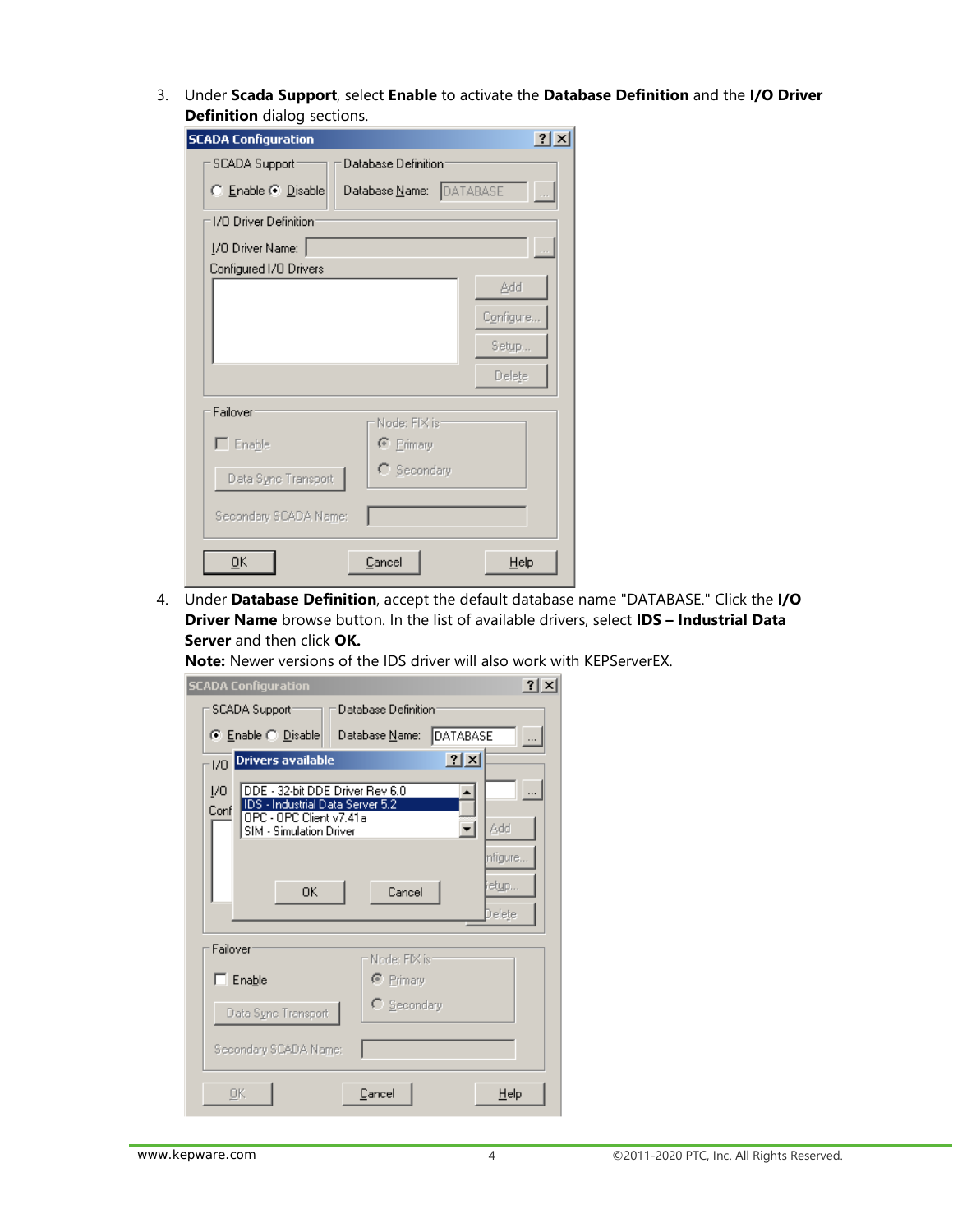- 5. To add the Industrial Data Server to Configured I/O Drivers, click **Add**, then click **OK**.
- **Note:** The SCU window should now display a SCADA Configuration icon.

| <b>SCADA Configuration</b>                                                 | $ ?  \times  $ |  |  |  |  |  |  |  |
|----------------------------------------------------------------------------|----------------|--|--|--|--|--|--|--|
| Database Definition<br>SCADA Support                                       |                |  |  |  |  |  |  |  |
| Database Name: DATABASE<br>⊙ Enable ○ Disable<br>$\sim$                    |                |  |  |  |  |  |  |  |
| 1/0 Driver Definition<br>[/O Driver Name: IDS - Industrial Data Server 5.2 |                |  |  |  |  |  |  |  |
|                                                                            |                |  |  |  |  |  |  |  |
| IDS - Industrial Data Server 5.2<br>Add                                    |                |  |  |  |  |  |  |  |
| Configure.                                                                 |                |  |  |  |  |  |  |  |
| Setup                                                                      |                |  |  |  |  |  |  |  |
| Delete                                                                     |                |  |  |  |  |  |  |  |
| Failover                                                                   |                |  |  |  |  |  |  |  |
| Node: FIX is:<br>$\Box$ Enable<br>$\odot$ Primary                          |                |  |  |  |  |  |  |  |
| C Secondary<br>Data Sync Transport                                         |                |  |  |  |  |  |  |  |
| Secondary SCADA Name:                                                      |                |  |  |  |  |  |  |  |
| Cancel<br>0K<br>Help                                                       |                |  |  |  |  |  |  |  |

- 6. Save the configuration by clicking **File** | **Save**. Keep the default name.
- 7. Click **File** | **Exit** to close the window.

<span id="page-6-0"></span>

| $\mathbb{R}$ scu - FIX |                                                         | <b>L回</b> |
|------------------------|---------------------------------------------------------|-----------|
| File Configure Help    |                                                         |           |
|                        | Configuration File for Node FIX                         |           |
|                        | NODE: FIX<br>PDB: DATABASE<br>Version: 5.0 (Build 6667) |           |
| IDS.                   | $-$                                                     |           |
|                        | <u>효원회</u><br>8                                         |           |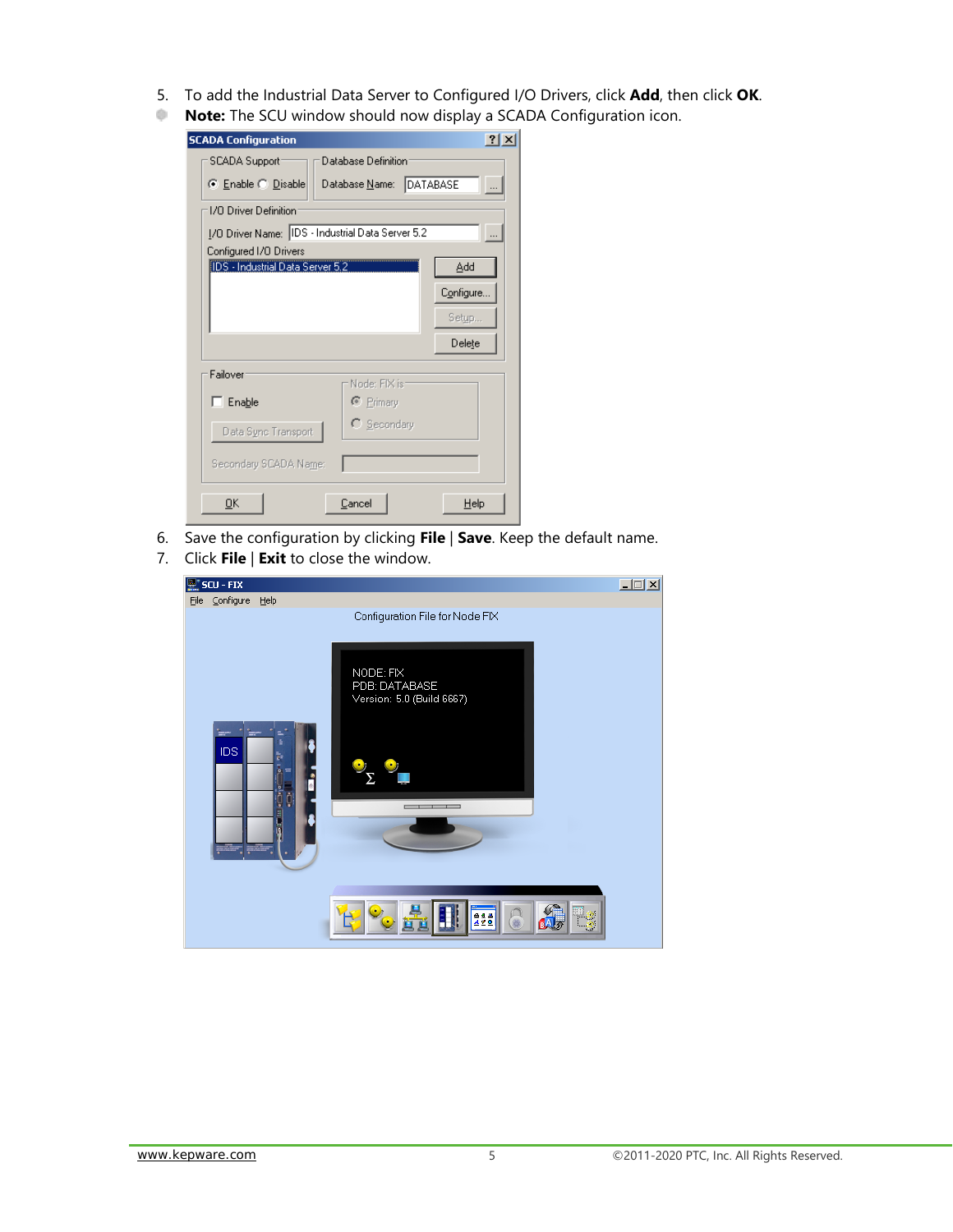## **4. Adding Tags to iFIX**

1. In order to receive data from the server, tags must be added to iFIX. In **Proficy iFIX Startup**, launch **Proficy iFIX.**

| Proficy iFIX Startup<br>×                                                                                                                                                                                          |  |  |  |  |  |  |  |
|--------------------------------------------------------------------------------------------------------------------------------------------------------------------------------------------------------------------|--|--|--|--|--|--|--|
| Proficy iFIX<br>Start Proficy iEIX with these settings:<br>IFIX<br>Node Name:<br>C:\Program Files\GE Fanuc\Proficy iFIX\LOCAL\FIX.S   <del>-</del><br>SCU File:<br>Configuration File for Node FIX<br>Description: |  |  |  |  |  |  |  |
| Sample System<br>Start the Sample System<br>Proficy iFIX will run using a special set of files designed to demonstrate it's<br>capabilities.                                                                       |  |  |  |  |  |  |  |
| SCU<br>Run the System Configuration Utility<br>Allows you to configure the iFIX system.                                                                                                                            |  |  |  |  |  |  |  |
| Desktop Shortcut<br>Create a desktop shortcut<br>Create a shortcut on your desktop using the settings listed above.                                                                                                |  |  |  |  |  |  |  |
| Exit<br>Don't show this dialog box again; always start Proficy iFIX.                                                                                                                                               |  |  |  |  |  |  |  |

2. In the Proficy iFIX workspace, expand the **Database** folder in the project tree and doubleclick **Database Manager**.

| $\frac{1}{1}$ $\frac{1}{2}$ $\frac{1}{3}$ $\frac{1}{4}$ $\frac{1}{5}$<br>÷<br>F                                                                                                                                                                                                                                                                                                                                                                                                                                                                                                                    | Proficy iFIX WorkSpace (Configure)                                                                                                                    | $\mathbf{x}$<br>$\blacksquare$                                                                |
|----------------------------------------------------------------------------------------------------------------------------------------------------------------------------------------------------------------------------------------------------------------------------------------------------------------------------------------------------------------------------------------------------------------------------------------------------------------------------------------------------------------------------------------------------------------------------------------------------|-------------------------------------------------------------------------------------------------------------------------------------------------------|-----------------------------------------------------------------------------------------------|
| Home<br>Insert<br>Format<br>們<br>H<br>$\mathbb{L}$<br>$\mathsf R$                                                                                                                                                                                                                                                                                                                                                                                                                                                                                                                                  | Administration<br>View<br>Applications<br>P<br>W<br>D                                                                                                 | $\circledcirc$                                                                                |
| & Cut<br>n<br><b>Lina Copy</b><br>Switch Visual Basic<br>Paste<br>Copy as Bitmap<br>Editor<br>to Run<br>Clipboard                                                                                                                                                                                                                                                                                                                                                                                                                                                                                  | <b>Picture</b><br>Le Undo<br>Full Screen<br>Open Picture Folder<br>Schedule<br>Settings<br>Poynamo Set<br>Select All<br>Show/Hide<br>WorkSpace<br>New | $\times$ Delete<br><b>A Find and Replace</b> $\frac{1}{2}$ Duplicate<br>Properties<br>Editing |
|                                                                                                                                                                                                                                                                                                                                                                                                                                                                                                                                                                                                    | $\boldsymbol{\times}$<br>e<br>untitled 1.arf                                                                                                          | $\mathbf x$                                                                                   |
| <b>FIX</b><br>$\boxminus$<br>Alarm History<br>Application Support Files<br>Application Validator<br>7<br>ြော Cross Reference Tool<br>Database<br>FH<br>Database Manager<br>Process Database<br>田<br>Documents<br>田<br>Dynamo Sets<br>田<br>FIX Desktop<br>由<br><b>FIX Recipes</b><br>田<br>Globals<br>审<br>Help & Information<br>匣<br>Historical Configuration<br>匣<br>I/O Drivers<br>田<br>Mission Control<br>Picture Support Files<br>田<br>Pictures<br>中<br>Project Toolbar Files<br>田<br>Reports<br>Schedules<br>Security<br>田<br>Startup Profile<br>田<br>System Configuration<br>田<br>E Tag Group | $\blacktriangleleft$                                                                                                                                  |                                                                                               |
| For Help, press F1                                                                                                                                                                                                                                                                                                                                                                                                                                                                                                                                                                                 | Configure PCM Disabled                                                                                                                                | CAP NUM SCRL                                                                                  |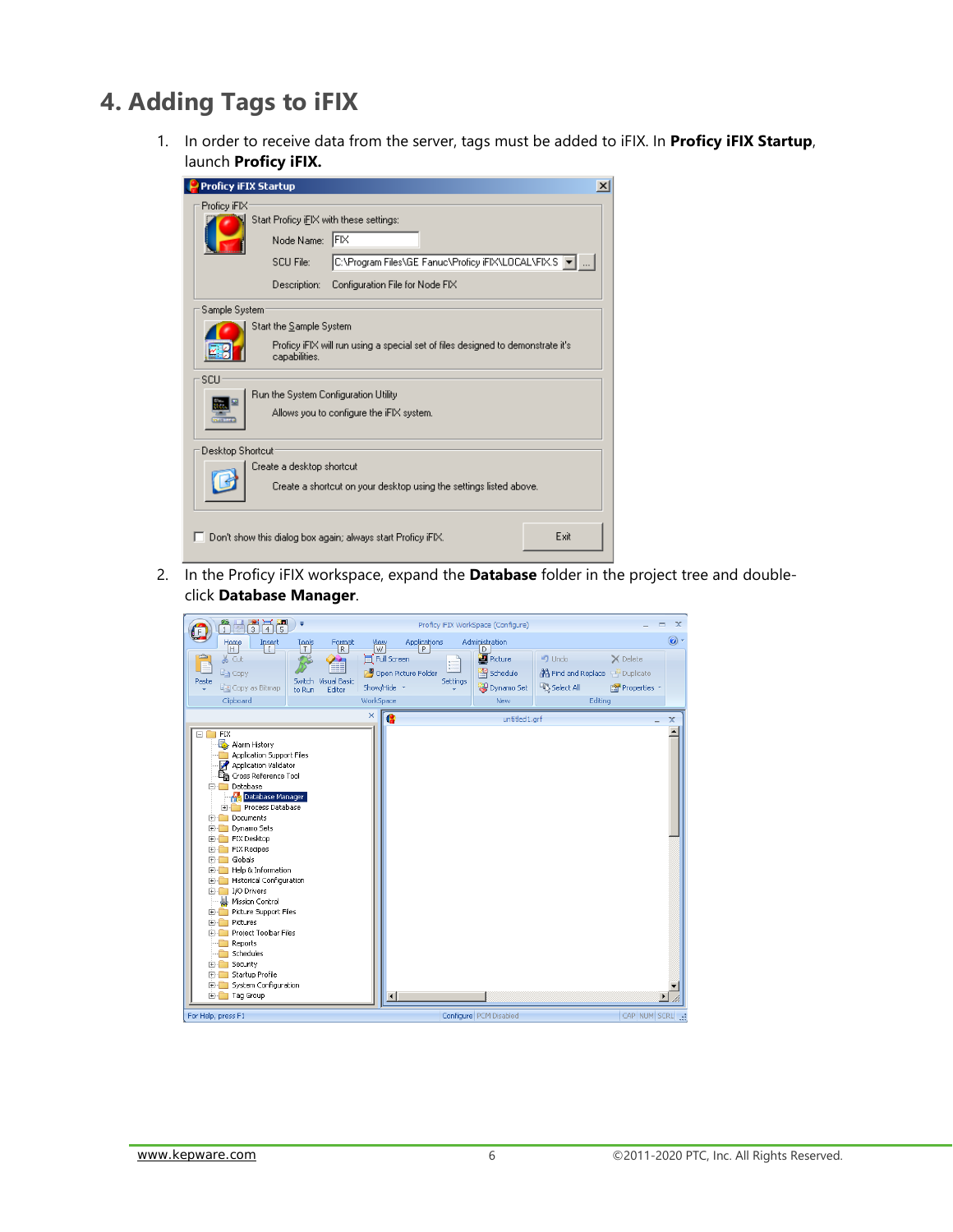3. In **Welcome to Proficy iFIX Database**, click to select **Open Local Node**, then click **OK.**



4. In the **Proficy iFix Database Manager**, add a tag to the database by clicking **Add** within the group of **Blocks** icons.

| ñM<br>(F                                  | ₩                                                     |      |                                 |                                                    | Proficy iFIX Database Manager - [FIX: 0 rows]        |                                                  |                    |                     |                              | $\mathbf{x}$<br>$\Box$<br>÷                |
|-------------------------------------------|-------------------------------------------------------|------|---------------------------------|----------------------------------------------------|------------------------------------------------------|--------------------------------------------------|--------------------|---------------------|------------------------------|--------------------------------------------|
| Home                                      | View                                                  |      |                                 |                                                    |                                                      |                                                  |                    |                     |                              | $= 0 x$<br>0                               |
| & Cut<br><b>Eg</b> Copy<br><b>B</b> Paste | τ<br>Œ<br>ш<br>कान<br>Reload<br>Save<br>Load<br>Empty |      | О.<br>5<br>Import Export<br>Add | $\overline{\mathbb{E}}$<br>$\Box$<br>Modify Delete | 23 Show<br><b>Co</b> Duplicate<br><b>Ca</b> Generate | $\bigcirc$ Find<br><b>A</b> Replace<br>ahl Go to | Verify<br>Summary  | H<br><b>Drivers</b> | Tools                        | <b>all</b> Options<br><b>Cy</b> Properties |
| Clipboard                                 | Process Database                                      |      |                                 | <b>Blocks</b>                                      |                                                      | Edit                                             | <b>Diagnostics</b> | <b>Drivers</b>      | Customize Tools <sup>5</sup> | Settings                                   |
|                                           | Tag Name                                              | Type | Description                     |                                                    | Scan Time                                            | VO Dev                                           |                    | I/O Addr            |                              | Curr Value<br>$\blacktriangle$             |
| 1                                         |                                                       |      |                                 |                                                    |                                                      |                                                  |                    |                     |                              |                                            |
| $\overline{c}$                            |                                                       |      |                                 |                                                    |                                                      |                                                  |                    |                     |                              |                                            |
| 3                                         |                                                       |      |                                 |                                                    |                                                      |                                                  |                    |                     |                              |                                            |
| $\overline{4}$                            |                                                       |      |                                 |                                                    |                                                      |                                                  |                    |                     |                              |                                            |
| 5                                         |                                                       |      |                                 |                                                    |                                                      |                                                  |                    |                     |                              |                                            |
| 6                                         |                                                       |      |                                 |                                                    |                                                      |                                                  |                    |                     |                              |                                            |
| $\overline{\mathcal{L}}$                  |                                                       |      |                                 |                                                    |                                                      |                                                  |                    |                     |                              |                                            |
| 8<br>9                                    |                                                       |      |                                 |                                                    |                                                      |                                                  |                    |                     |                              |                                            |
| 10                                        |                                                       |      |                                 |                                                    |                                                      |                                                  |                    |                     |                              |                                            |
| 11                                        |                                                       |      |                                 |                                                    |                                                      |                                                  |                    |                     |                              |                                            |
| 12                                        |                                                       |      |                                 |                                                    |                                                      |                                                  |                    |                     |                              |                                            |
| 13                                        |                                                       |      |                                 |                                                    |                                                      |                                                  |                    |                     |                              |                                            |
| 14                                        |                                                       |      |                                 |                                                    |                                                      |                                                  |                    |                     |                              |                                            |
| 15                                        |                                                       |      |                                 |                                                    |                                                      |                                                  |                    |                     |                              |                                            |
| 16                                        |                                                       |      |                                 |                                                    |                                                      |                                                  |                    |                     |                              |                                            |
| 17                                        |                                                       |      |                                 |                                                    |                                                      |                                                  |                    |                     |                              |                                            |
| 18                                        |                                                       |      |                                 |                                                    |                                                      |                                                  |                    |                     |                              |                                            |
| 19                                        |                                                       |      |                                 |                                                    |                                                      |                                                  |                    |                     |                              |                                            |
| 20                                        |                                                       |      |                                 |                                                    |                                                      |                                                  |                    |                     |                              |                                            |
| 21                                        |                                                       |      |                                 |                                                    |                                                      |                                                  |                    |                     |                              | $\overline{\phantom{a}}$                   |
| $\vert \cdot \vert$                       |                                                       |      |                                 |                                                    |                                                      |                                                  |                    |                     |                              | $\blacktriangleright$                      |
| Database is empty.                        |                                                       |      |                                 |                                                    |                                                      |                                                  | ON EDIT default    |                     | default                      | default<br>国                               |

5. In **Select a block type**, select **Analog Register**, then click **OK.**

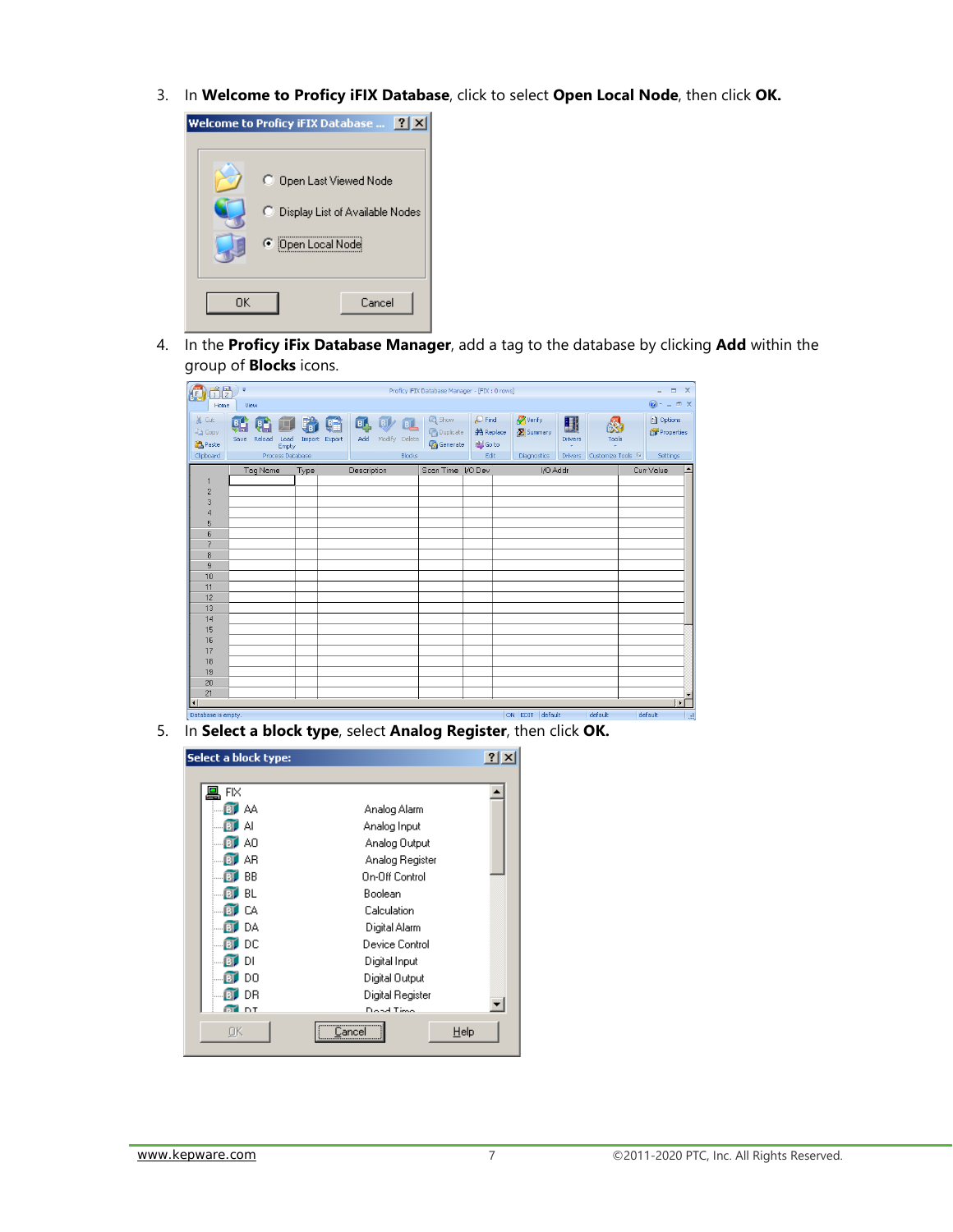6. In **Analog Register**, enter a tag name. For this tutorial, enter "TAG1".

| Description:              |                                          |                                                                                 |                  |                   |
|---------------------------|------------------------------------------|---------------------------------------------------------------------------------|------------------|-------------------|
| Previous:                 |                                          | Next:                                                                           |                  |                   |
| Addressing<br>Driver :    |                                          |                                                                                 |                  |                   |
| 1/0 Address :             | <b>IDS</b><br>Industrial Data Server 5.2 |                                                                                 | ▾╎               | 1/0 Configuration |
| Signal                    |                                          | HINT: <channelname>.<devicename>.<tagname></tagname></devicename></channelname> |                  | $\cdots$          |
| Conditioning:             | None                                     | Hardware<br>Options:                                                            |                  | ▾                 |
| <b>Engineering Units:</b> |                                          |                                                                                 |                  |                   |
| Low Limit:                | 0.00                                     |                                                                                 |                  |                   |
| High Limit:               | 100.00                                   |                                                                                 |                  |                   |
| Units:                    |                                          |                                                                                 |                  |                   |
| Linear Scaling            |                                          |                                                                                 |                  |                   |
|                           |                                          |                                                                                 |                  |                   |
| Enabled<br>⊓              |                                          |                                                                                 | $\nabla$ Use EGU |                   |
| $\Gamma$ Clamping         |                                          |                                                                                 |                  |                   |
| Raw Low:                  | 0.00<br>65,535.00                        | Scale Low:                                                                      | 0.00             |                   |

- 7. Enter an I/O address that corresponds to the item desired in the server. The format is *<Channel Name>.<Device Name>.<Tag Name>*. For this tutorial, specify the I/O address of the project tag "Channel1.Device1.Tag1".
- 8. Leave the remaining fields at their default settings and click **Save**.

| Analog Register - [TAG1]*        |                                       |                            |                         | $2$ $\times$ |
|----------------------------------|---------------------------------------|----------------------------|-------------------------|--------------|
| Basic                            | Alarms   Advanced   Proficy Historian |                            |                         |              |
|                                  |                                       |                            |                         |              |
| Tag Name:                        | TAG1                                  |                            |                         |              |
| Description:                     |                                       |                            |                         |              |
| Previous:                        |                                       | Next:                      |                         |              |
| Addressing<br>Driver:            |                                       |                            |                         |              |
|                                  | IDS.                                  | Industrial Data Server 5.2 | 1/0 Configuration<br>▾╎ |              |
| 1/0 Address:                     | Channel1.Device1.Tag1                 |                            |                         |              |
| Signal<br>Conditioning:          | None                                  | Hardware<br>۰<br>Options:  | ▼                       |              |
| Engineering Units-<br>Low Limit: | 0.00                                  |                            |                         |              |
| High Limit:                      | 100.00                                |                            |                         |              |
| Units:                           |                                       |                            |                         |              |
| Linear Scaling                   |                                       |                            |                         |              |
| Enabled                          |                                       |                            |                         |              |
| $\Gamma$ Clamping                |                                       |                            | $\nabla$ Use EGU        |              |
| Raw Low:                         | 0.00                                  | Scale Low:                 | 0.00                    |              |
| Raw High:                        | 65,535.00                             | Scale High:                | 100.00                  |              |
|                                  |                                       |                            |                         |              |
|                                  |                                       | Save<br>Cancel             | Help                    |              |